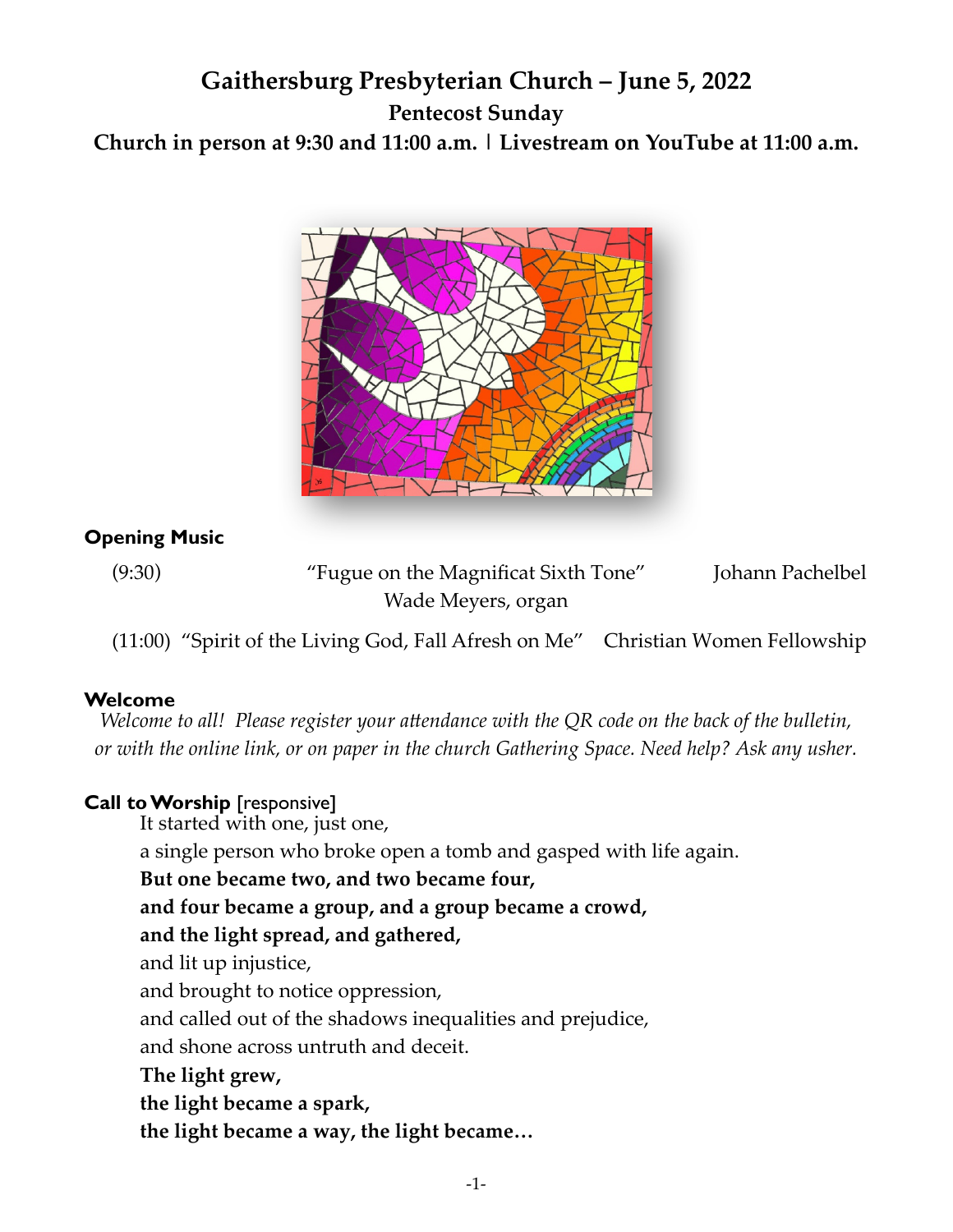**…a fire…**  that spread through the disciples and followers, questioners and seekers, **and this fire was spirit,**  burning with hope. Gather round the fire, the spirit, be filled with the love of God for the world. **Here is the energy of heaven and we celebrate it.** 

#### **Opening Prayer**

**Hymn** [*stand*] "Come, O Holy Spirit, Come" Glory to God #283

**Call to Confession and Prayer of Confession**  [*Silence for Personal Prayer*]

**Assurance of Pardon** 

# **We Listen to God's Word**

**Children's Message**  Carolyn Hayes

*Children and youth stay in worship today.* 

#### **Move Up Sunday**

#### **Prayer for Illumination and Scripture Acts 2:1–12 Acts** 2:1–12

When the day of Pentecost had come, they were all together in one place. <sup>2</sup>And suddenly from heaven there came a sound like the rush of a violent wind, and it filled the entire house where they were sitting.  $3$ Divided tongues, as of fire, appeared among them, and a tongue rested on each of them. 4All of them were filled with the Holy Spirit and began to speak in other languages, as the Spirit gave them ability.

5 Now there were devout Jews from every nation under heaven living in Jerusalem. 6And at this sound the crowd gathered and was bewildered, because each one heard them speaking in the native language of each. 7Amazed and astonished, they asked, 'Are not all these who are speaking Galileans? 8And how is it that we hear, each of us, in our own native language? 9Parthians, Medes, Elamites, and residents of Mesopotamia, Judea and Cappadocia, Pontus and Asia, 10Phrygia and Pamphylia, Egypt and the parts of Libya belonging to Cyrene, and visitors from Rome, both Jews and proselytes, 11Cretans and Arabs—in our own languages we hear them speaking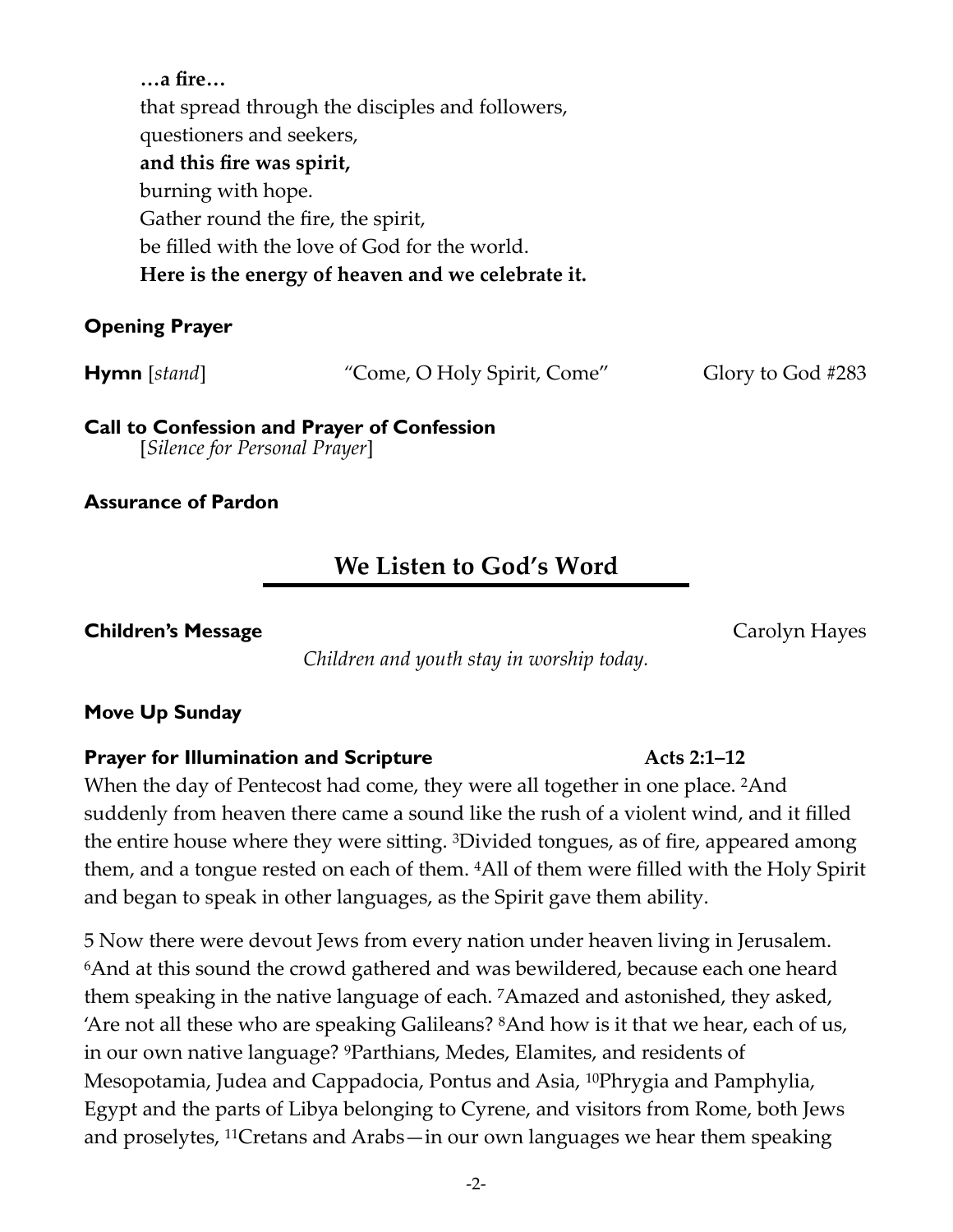about God's deeds of power.' 12All were amazed and perplexed, saying to one another, 'What does this mean?'

Holy Wisdom, Holy Word. **Thanks be to God.**

| <b>Sermon</b>                                                      | <b>Excuse Me, Your Head is On Fire</b>                         | Rev. Mary Austin  |  |  |
|--------------------------------------------------------------------|----------------------------------------------------------------|-------------------|--|--|
|                                                                    | We Respond to God's Grace                                      |                   |  |  |
| <b>Invitation to Generosity</b>                                    |                                                                |                   |  |  |
| <b>Offertory</b><br>(9:30)<br>Wade Meyers, piano                   | "On Pentecost They Gathered"                                   | <b>MUNICH</b>     |  |  |
| (11:00)                                                            | "Holy Ghost, Dispel Our Sadness"<br>Christian Women Fellowship |                   |  |  |
| <b>Prayer of Thanksgiving</b>                                      |                                                                |                   |  |  |
| <b>Communion Music</b> [seated]                                    | "This Is The Feast"<br>verses $1, 3, 85$                       | Glory to God #513 |  |  |
| Invitation to the Communion Table and Great Prayer of Thanksgiving |                                                                |                   |  |  |

**Invitation to the Communion Table and Great Prayer of Thanksgiving**  The Lord be with you.

**And also with you.** Lift up your hearts. **We lift them up to the Lord.** Let us give thanks to the Lord our God.

**It is right to give our thanks and praise.** 

It is truly right, and our greatest joy…

#### **Lord's Prayer** [*together*]

**Our Father, who art in heaven, hallowed be thy name, thy kingdom come, thy will be done, on earth as it is in heaven. Give us this day our daily bread; and forgive us our debts, as we forgive our debtors; and lead us not into temptation, but deliver us from evil. For thine is the kingdom, and the power, and the glory, forever. Amen.** 

#### **The Breaking of the Bread**

*For those worshiping at home:*